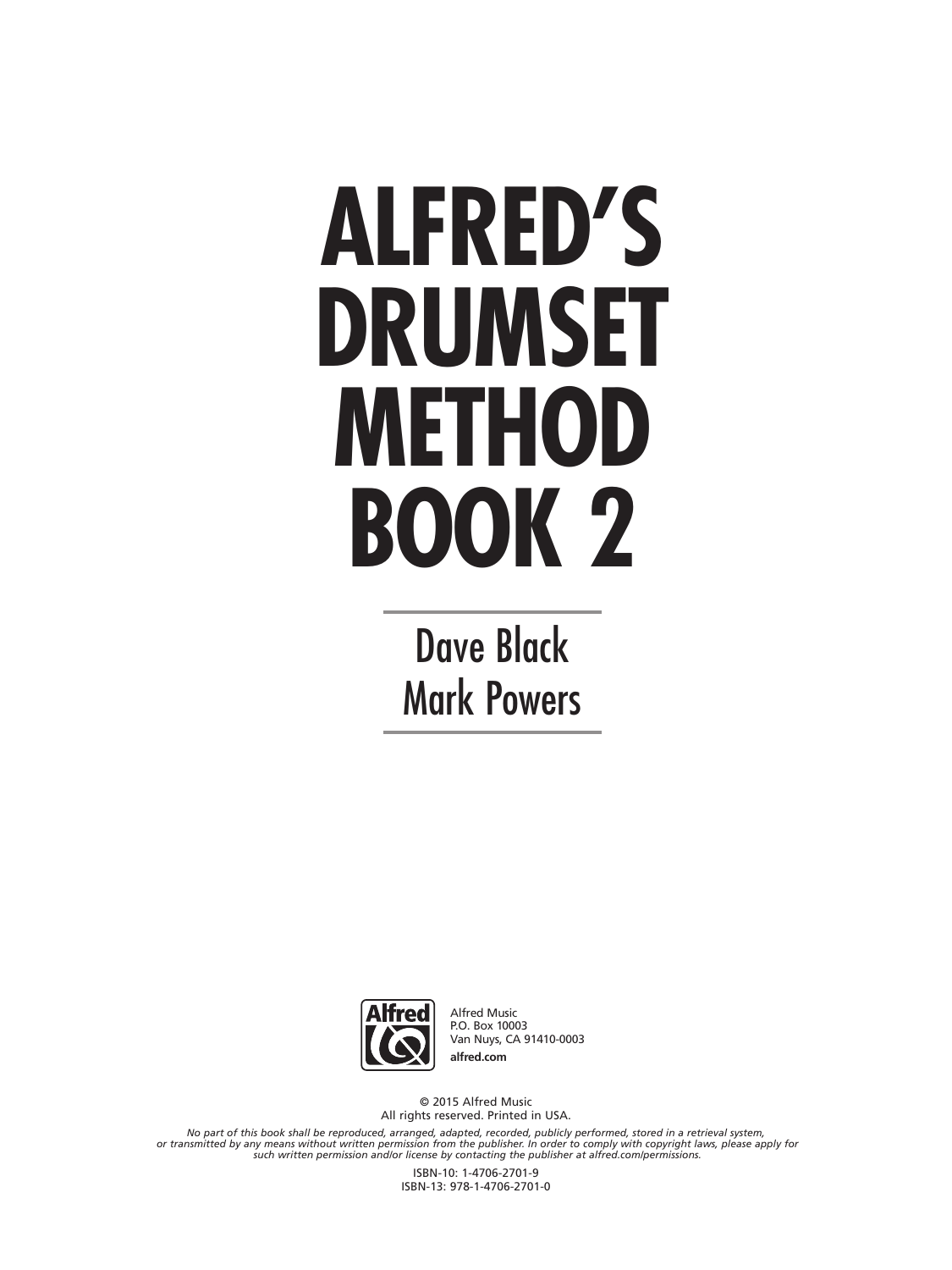## **TABLE OF CONTENTS**

| About the Authors 4                                    |
|--------------------------------------------------------|
|                                                        |
| <b>Intermediate Rock Concepts</b>                      |
| Hi-Hat Variations 5                                    |
| Embellishing the Left Hand 6                           |
| Embellishing the Bass Drum 7                           |
| Advanced Bass Drum Beats 8                             |
| Embellishment Combinations 10                          |
| Eighth-Note Open Hi-Hat Beats 11                       |
| Hi-Hat, Snare Drum, and<br>Bass Drum Embellishments 13 |
| Sixteenth-Note Open Hi-Hat Beats14                     |
| Snare and Bass Drum Embellishments. 15                 |
| Accents and Ghost Notes16                              |
| <b>Introducing the Linear Style</b>                    |
|                                                        |
|                                                        |
| Advanced Linear Beats. 19                              |
| Rock Play-Along (Drum Chart) 20                        |
| Introducing the Shuffle 21                             |
|                                                        |

Blues Play-Along (Drum Chart)........ 24

| <b>Cross-Stick and Latin Styles</b>    |  |
|----------------------------------------|--|
| The Bossa Nova 25                      |  |
| Cross-Stick Variations 26              |  |
| Bossa Nova Play-Along (Drum Chart). 27 |  |
| The Samba 28                           |  |
| Samba Play-Along (Drum Chart). 29      |  |
| More Advanced Jazz Independence 30     |  |
| Jazz Play-Along (Drum Chart)  35       |  |
| Introducing $\frac{3}{4}$ Time         |  |
|                                        |  |
| Adding the Snare Drum. 37              |  |
|                                        |  |
|                                        |  |
| <b>Introducing Cut Time</b>            |  |
|                                        |  |
| <b>Introducing Brushes</b>             |  |
| The Basic Ballad Stroke  44            |  |
| The Basic Jazz Stroke  45              |  |
| <b>Latin Brushes</b>                   |  |
| The Bossa Nova  46                     |  |
| The Samba 47                           |  |
| Student's Practice Record  48          |  |

#### **Tempo Change Software**

The MP3 CD includes instrument specific demonstration recordings and play-along accompaniments. These MP3 files can be played with the included tempo change software, uploaded easily to your MP3 player, or transferred to your computer. This application requires QuickTime (7.6.7 or higher) and Java (7.6.7. or higher) to be installed on your computer.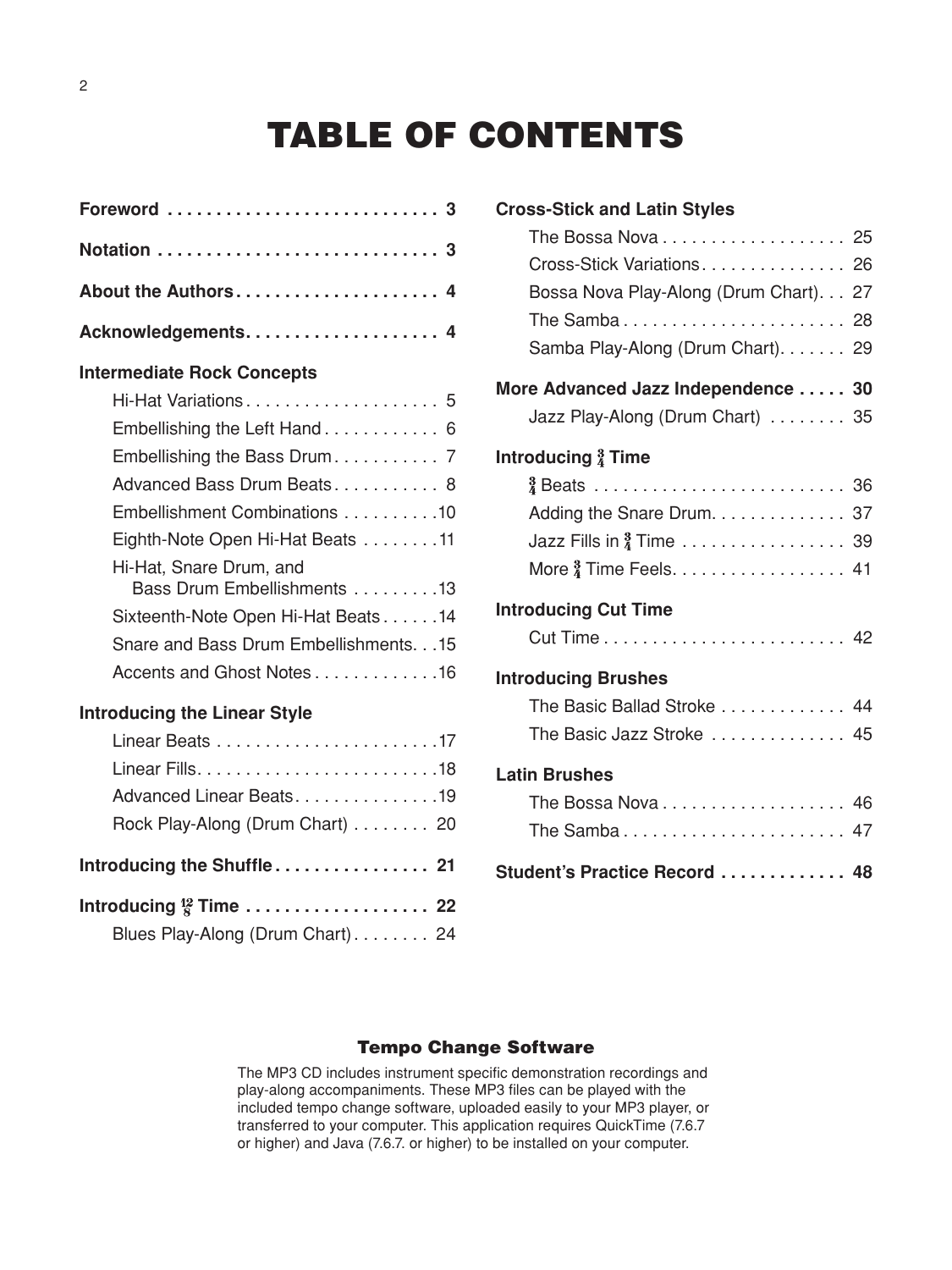## **INTERMEDIATE ROCK CONCEPTS**

#### **HI-HAT VARIATIONS**

Combining eighth and sixteenth notes on the hi-hat (or ride cymbal) creates a wide range of interesting variations. Let's start by playing a basic beat that combines two sixteenths and an eighth.



Now let's reverse that and play an eighth note followed by two sixteenths.



Combine the eighths and sixteenths to create your own ideas and add flair to any standard rock beats.